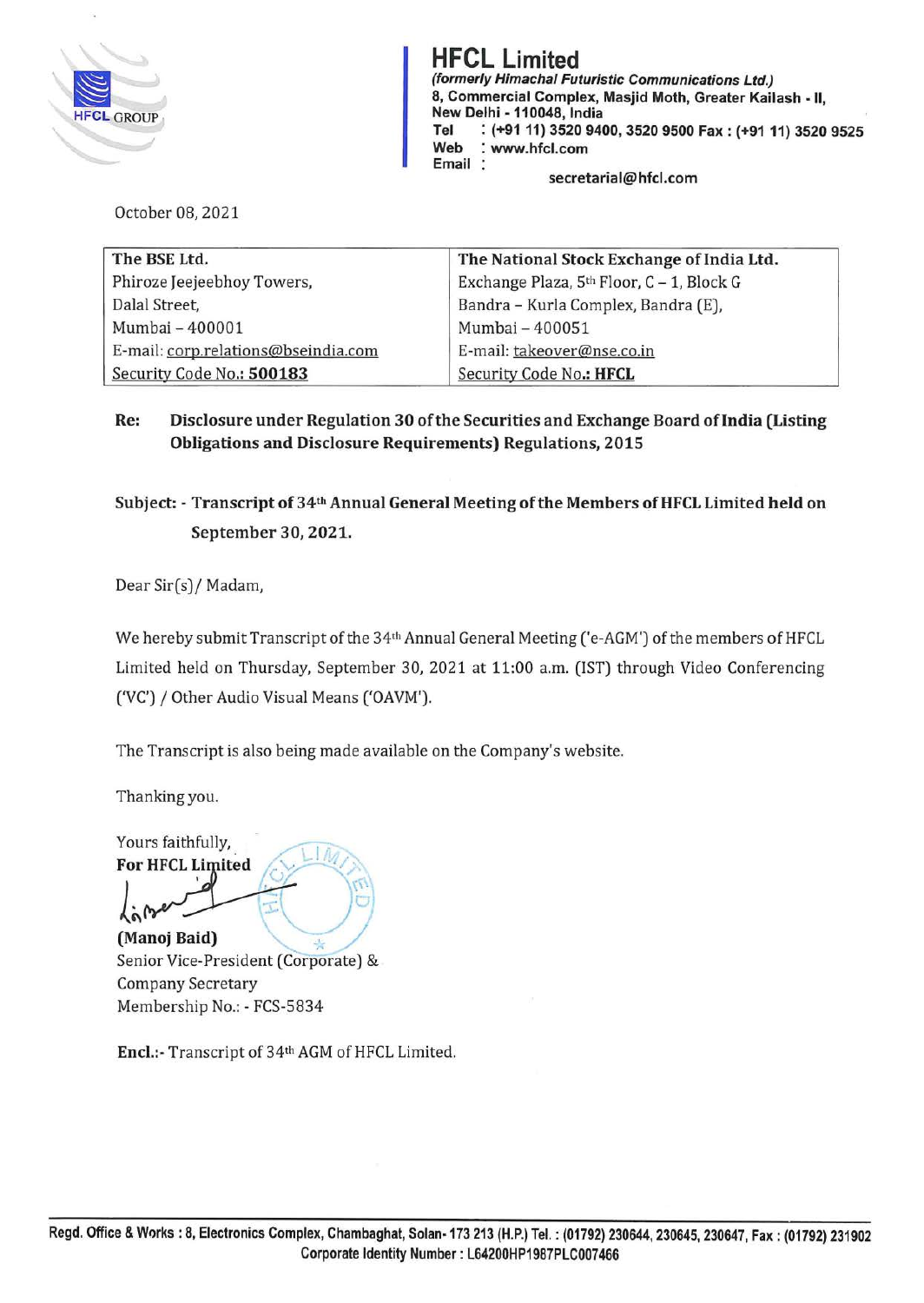

#### **TRANSCRIPT OF THE 34TH ANNUAL GENERAL MEETING OF THE MEMBERS OF HFCL LIMITED**

#### **HELD ON THURSDAY, 30TH SEPTEMBER, 2021 AT 11:00 A.M. (IST) THROUGH VIDEO CONFERENCING ("VC")/ OTHER AUDIO VISUAL MEANS ("OAVM") AT ITS OFFICE AT 4TH FLOOR, PLOT NO. 32, SECTOR -32, GURUGRAM – 122 001, HARYANA**

**Manoj Baid**- Dear Shareholders, I extend a warm welcome to all of you in the 34th Annual General Meeting of your Company, which is being held through video conferencing and other audio-visual means. We have with us today, Shri Mahendra Nahata Ji, Managing Director and Chairman of CSR Committee and Risk Management Committee.

**Mahendra Nahata**-Hello, I'm Mahendra Nahata. I welcome you, all of you in this annual general meeting. I am attending this meeting from the office.

**Manoj Baid**- Then we have with us Mr. Arvind Kharabanda, Non-Executive Director and Member of Audit Committee, Nomination, Remuneration and Compensation Committee, Stakeholders' Relationship Committee, and Risk Management Committee.

**Arvind Kharabanda**- Hello, I'm Arvind Kharabanda. Welcome all of you to the 34th annual general meeting and I'm attending the meeting from our office at Gurugram.

**Manoj Baid**- Then we have with us Mr. Surendra Singh Sirohi, Independent Director, Chairman of Nomination, Remuneration and Compensation Committee, Member of the Audit Committee and CSR committee.

**Surendra Singh Sirohi-** Good morning to you all. I'm Surendra Singh Sirohi, Independent Director on HFCL Board. I'm attending this meeting, the 34<sup>th</sup> AGM of HFCL, on this date of 30<sup>th</sup> September, 2021, from the HFCL office at Gurgaon. I welcome you all, all shareholders and all members of HFCL to this 34th AGM. Thank you.

**Manoj Baid**- Dr. Tamali Sen Gupta, Independent Director, Member of the Audit Committee and Stakeholders Relationship Committee has joined through VC. Ms. Tamali Sen Gupta.

Then, Mr. Bharat Pal Singh, Independent Director and Chairman of the Audit Committee, and Member of the Nomination, Remuneration and Compensation Committee and Risk Management Committee has also joined through video conference.

**Bharat Pal Singh**- Hello, I'm Bharat Pal Singh, Independent Director, joining the 34th AGM of HFCL Limited from my residence, Bombay.

**Manoj Baid**- Thank you, Sir. Dr. Ranjeet Mal Kastia, Non-Executive Director and Member of Stakeholders' Relationship Committee, could not join today's meeting due to his ill health. And Mr. Ramakrishna Eda, Nominee Director of IDBI Bank Limited and Member of CSR Committee also could not join the AGM due to his office exigencies.

Mr. V.R. Jain, CFO of the Company is also present in the AGM.

**Mr. V.R. Jain**- Good Morning to all. Welcome to this 34th Annual General Meeting of our Company.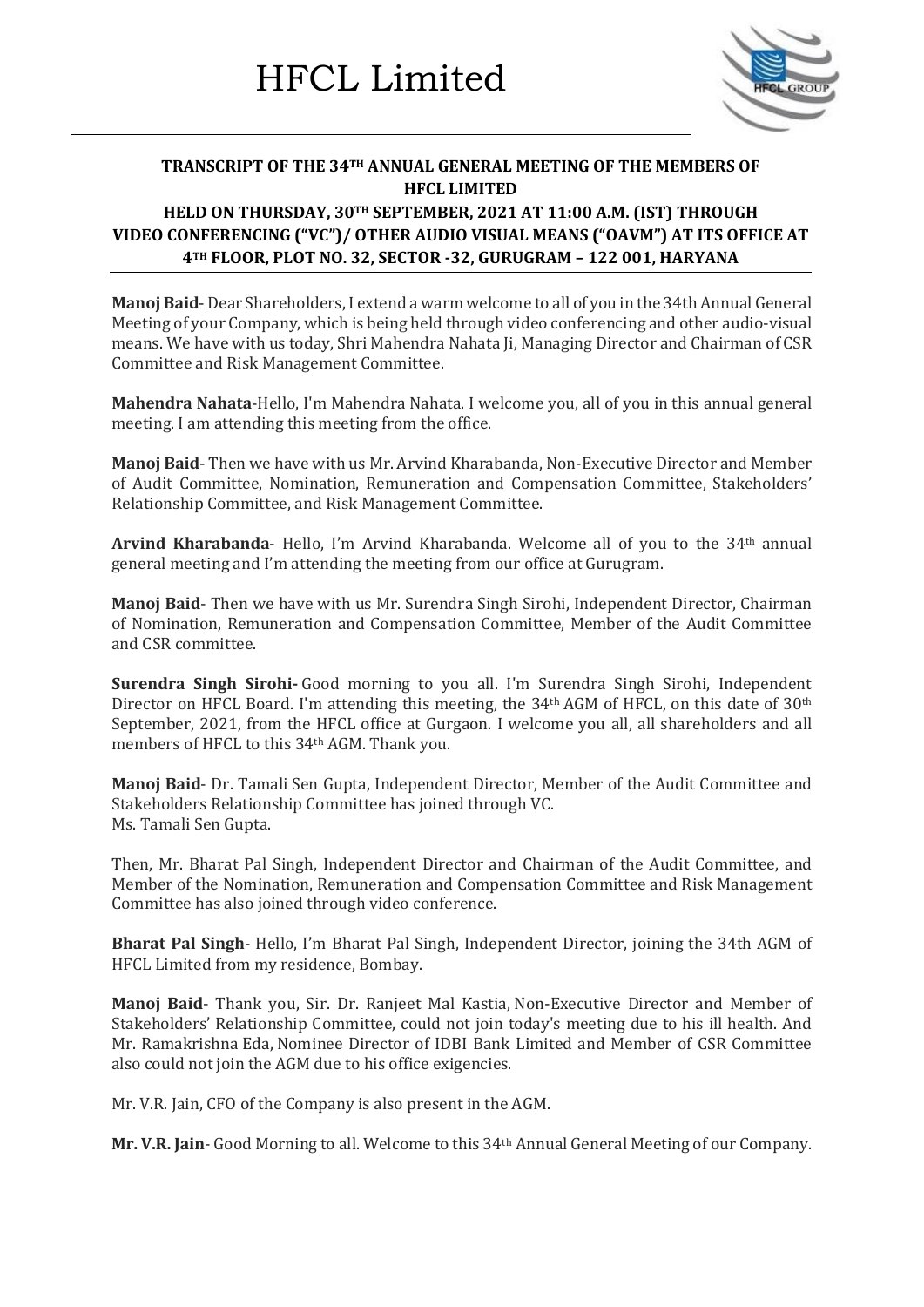

**Manoj Baid**- Mr. P.D. Baid, Senior Partner of S. Bhandari & Co., Statutory Auditors has joined this meeting through video conference. Mr. Sunil Bhansali, Senior Partner of Oswal, Sunil & Company, statutory auditors has also joined us through VC.

**Sunil Bhansali-** Myself, Sunil Bhansali. Good morning to all. I am Sunil Bhansali, Statutory Auditor of the Company. I am attending this AGM from my office in Daryaganj, New Delhi. Thank you.

**Manoj Baid**- Thank you Sunil Ji. Then we have with us today Mr. Baldev Singh Kasthwal, Secretarial Auditor and also the Scrutinizer for remote E-voting and E-voting during this AGM. He has also joined meeting through VC.

**Baldev Singh Kashtwal**- Welcome to the Annual General Meeting of the Company. I am joining this 34th meeting of HFCL Limited from my residence at Vaishali, District Ghaziabad. Thank you.

**Manoj Baid**- Thank you Kasthwal Ji. Shareholders, as per Article 14.5 of the Articles of Association of the Company, I would request Directors present here to appoint one of them as the Chairperson of this AGM.

**Arvind Kharabanda**- I propose Mr. Mahendra Nahata to be Chairman of this AGM.

**Surendra Singh Sirohi-** I second Mr. Kharabanda's proposal of appointing Mr. Mahendra Nahata as the Chairman of this meeting.

**Mahendra Nahata-** Thank you for electing me as Chairman of this AGM. Dear Shareholders, I extend a warm welcome to all of you in the 34th Annual General Meeting of the Company.

**Manoj Baid**- Thank you, Sir. Members may kindly note that in view of the COVID-19 pandemic, this AGM is being conducted through VC, OAVM without the physical presence of the members at a common venue, in due compliance with the applicable provisions of the Companies Act 2013 rules made thereunder, read with various general circulars issued by the Ministry of Corporate Affairs and circulars issued by the Securities and Exchange Board of India. 30 members present will constitute the quorum.

Can I ask the moderator to kindly confirm the number of shareholders participating in the meeting?

**Moderator-** At present 70 members are present.

**Manoj Baid**- Thank you Mangla Ji. Chairman Sir, the quorum for holding the meeting is present. I request the Chairman to accord his consent to start the proceedings of the meeting.

**Mahendra Nahata-** We can start the proceedings of the meeting.

**Manoj Baid**- Thank you, Sir. Before I hand over the proceedings to the Chairman, I would like to highlight certain points here. The joining to this meeting opened 30 minutes before the scheduled time of the commencement of the meeting, which is 11:00 am and it will remain open till another 15 minutes of the commencement of the meeting.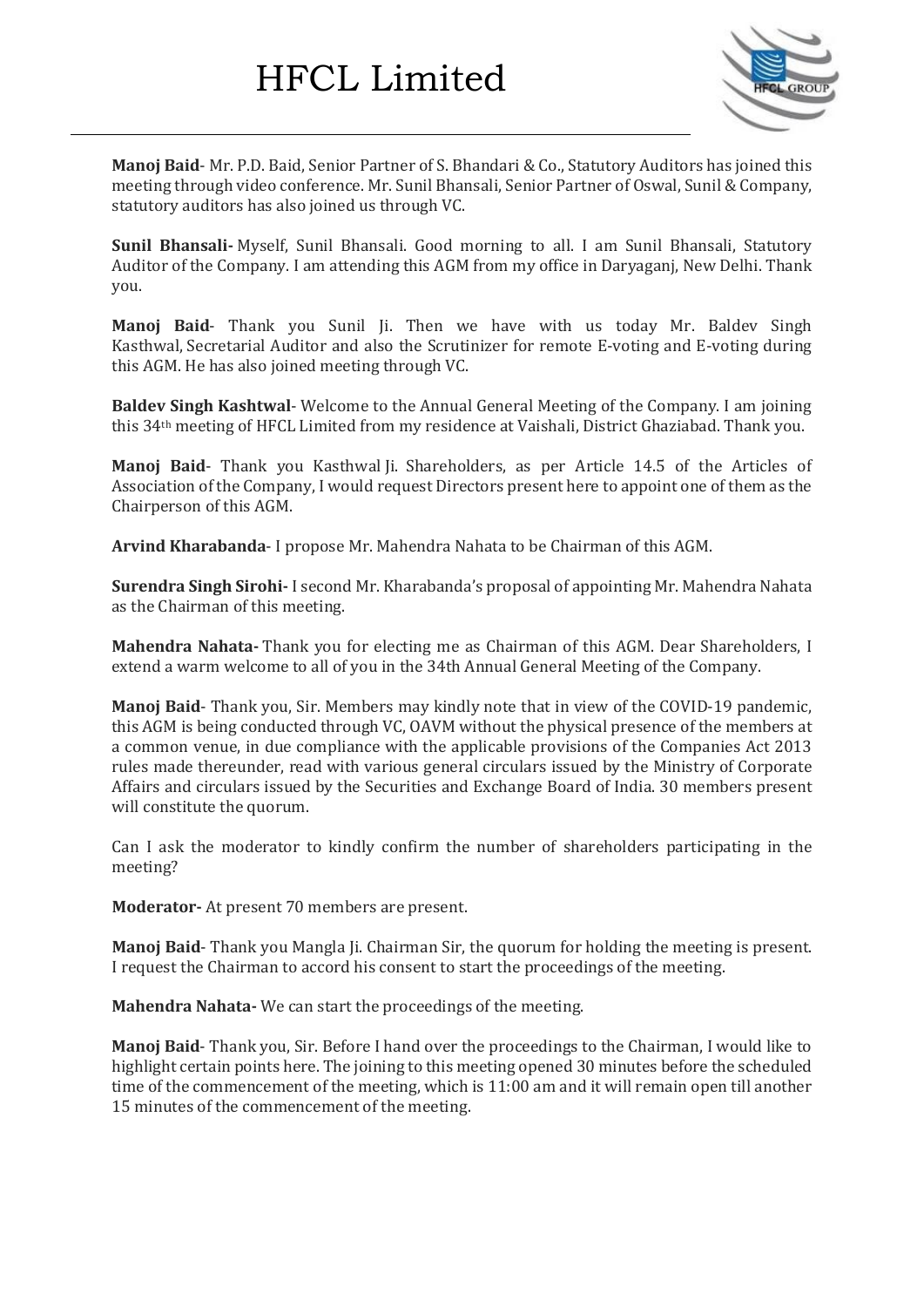

Members are encouraged to join the meeting through their laptops and headphones for a better experience and use the internet with a good speed to avoid any disturbance during the meeting. Participants connecting from mobile devices or tablets or through laptops connecting via mobile hotspot may experience an audio-video loss due to fluctuations in the respective network. It is therefore recommended to use a stable Wi-Fi or LAN connection to mitigate any kind of technical glitches.

As mentioned in the Notice convening this AGM, the participation of facility at the AGM through VC has been made available for 1000 members on a first come first-served basis, except for large shareholders, Promoters, Institutional shareholders, Directors, Key Management Personnel, the Chairperson of the Audit Committee, Nomination and Remuneration Committee and Stakeholders' Relationship Committee as well as the Auditors are allowed to attend the AGM without any restrictions on account of first come first serve basis.

Pursuant to the Circular dated 8th April 2020, issued by the Ministry of Corporate Affairs, the facility to appoint proxies to attend the class and vote for the members is not available for this AGM. However, the body corporates are entitled to appoint authorized representatives to attend the AGM through VC, other audio-visual means and participate and cast their votes through Evoting. Deemed venue for the AGM will be the place from where the Chairman of the meeting conducts the AGM, which is our Gurgaon office of the Company.

Pursuant to the provisions of the Companies Act, 2013, and the SEBI (Listing Obligations and Disclosure Requirements) Regulations, 2015, , the Company has provided the facility for voting by electronic means to all its members to cast their votes electronically, and the business may be transacted through such E-voting. For this purpose, the Company has tied up with the E-voting system of NSDL for facilitating voting through electronic means, as the authorized agency.

The Company provided remote E-voting facility to all the persons who were members on September 23, 2021, being the cut-off date for a vote on all the 10 resolutions set out in the Notice of AGM, from 9:00 am on September 27, 2021, till 5:00 p.m. on September 29, 2021.

Members attending the AGM today, who have not cast their vote by remote E-voting during the said period, are entitled to exercise the right to vote by E-voting during the AGM, which shall remain active for 15 minutes after the closure of this AGM by the Chairman.

Mr. Baldev Singh Kashtwal, Practicing Company Secretary carrying membership number FCS 3616, CP number 3169 has been appointed by the Board as the Scrutinizer to conduct remote Evoting, E-voting today in a fair and transparent manner.

Mr. Baldev Singh Kasthwal is present in the meeting through video conference.

The result of this meeting will be declared on or before October 3, 2021, after considering the Evoting done today by members participating in this AGM and also the remote E-voting already done by certain members. The result along with the Scrutinizer report will also be submitted to the stock exchanges, NSE and BSE and will also be placed on the website of the Company.

Since, this AGM is convened through VC, OAVM and resolutions have already been put to vote through remote E-voting, therefore, in terms of Secretarial Standard 2, issued by the Institute of Company Secretaries of India, the same are not required to be proposed and seconded. There are ten resolutions, namely:-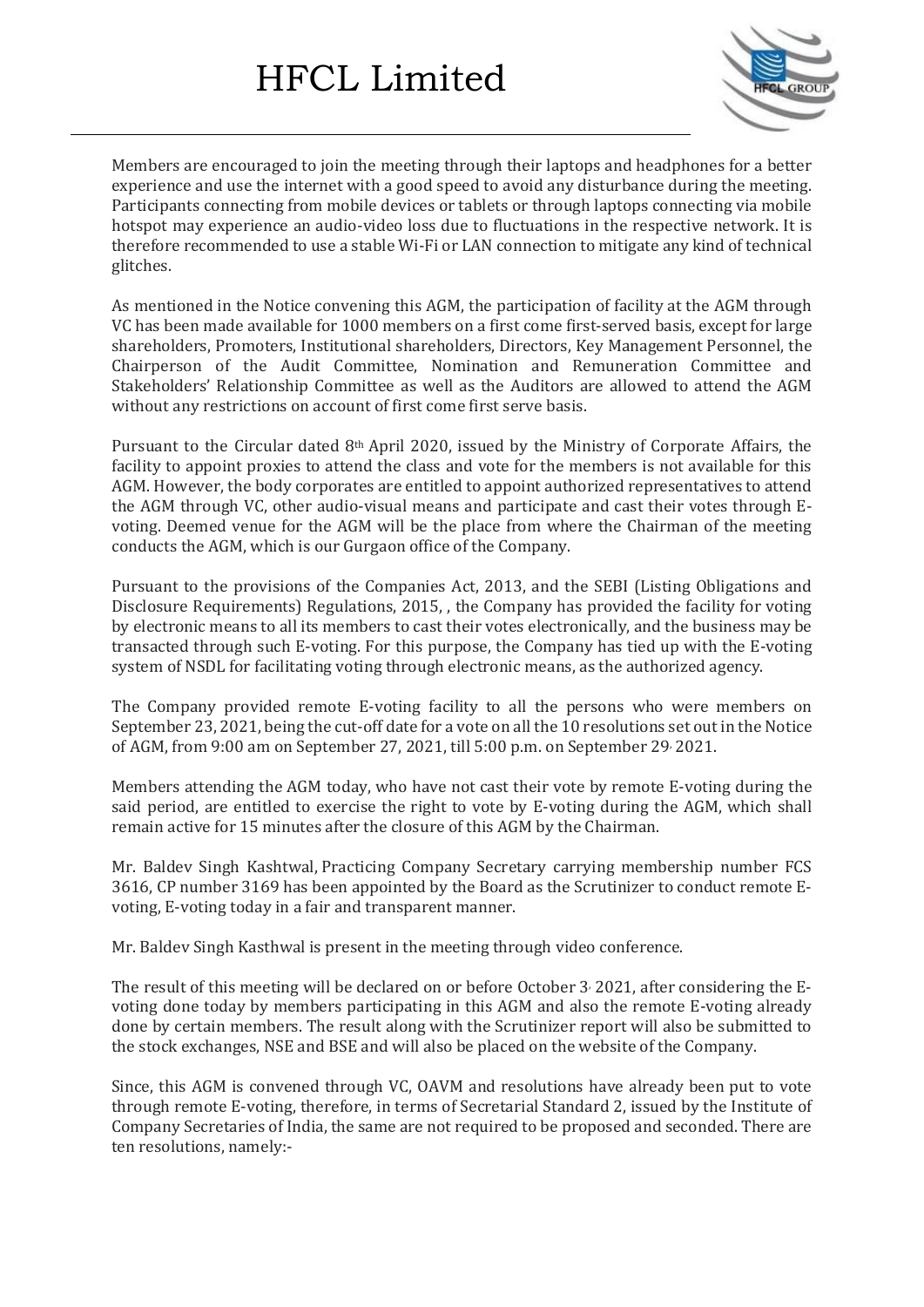

Ordinary business, there are four resolutions.

The first is to receive, consider, adopt the audited financial statements of the Company for the financial year ended 31st March 2021, the report of the Board of Directors and the Auditors thereon. This is an ordinary resolution.

The second resolution is to receive, consider and adopt the audited consolidated financial accounts of the Company for the financial year ended 31st March 2021 and the report of the auditors thereon. This is also an ordinary resolution.

The third is, to declare a dividend of 15 Paisa, i.e., 15% per fully paid-up equity share of the face value of Rs.1, for the financial year ended 31st March 2021. That is an ordinary resolution.

The fourth is, to appoint a director in place of Dr. Ranjeet Mal Kastia, whose DIN number is 00053059, Director, Non- Executive, who retires by rotation at this Annual General Meeting and being eligible offers himself for re-appointment, this is a special resolution. Though he is not present today because of his ill health.

Then there are special businesses and the first resolution in the special business is to appoint Mr. Ramkrishna Eda whose DIN number is 07677647, as a Director, Nominee Director of IDBI Bank Limited, which is also an ordinary resolution.

Then, the sixth resolution is to approve the re-appointment of Mr. Surendra Singh Sirohi who is present with us, his DIN member is 07595264, as an Independent Director. That is a special resolution.

The next resolution is to approve the re-appointment of Dr. Tamali Sen Gupta. Her DIN number is 00358658 as an Independent Director, which is also a special resolution.

The next resolution is to approve the re-appointment and remuneration of Mr. Mahendra Nahata. His DIN number is 00052898 as a Managing Director and a Key Managerial Personnel of the Company, which is to be passed as a special resolution.

Nahata Sahab is also present with us today.

Then, the  $8<sup>th</sup>$  resolution is, to approve the material related party transaction with HTL Limited, the material subsidiary of the Company which is ordinary resolution. It was the ninth resolution.

And the last resolution is resolution number 10, regarding, to approve raising of funds, which is a special business, special resolution.

To transact business as mentioned in the AGM notice, members have been provided an opportunity to inspect all documents referred to in the AGM notice and the explanatory statement, by writing to the Company Secretary at the email id [secretarial@hfcl.com,](mailto:secretarial@hfcl.com) till the date of AGM.

The Register of Directors and Key Managerial Personnel and their shareholdings, register of contracts, arrangements, in case our Directors are interested, and other documents as required to be maintained under the Companies Act 2013, are open for inspection at the members till the conclusion of this AGM. With this, I now hand over the proceedings to the Chairman. Thank you all.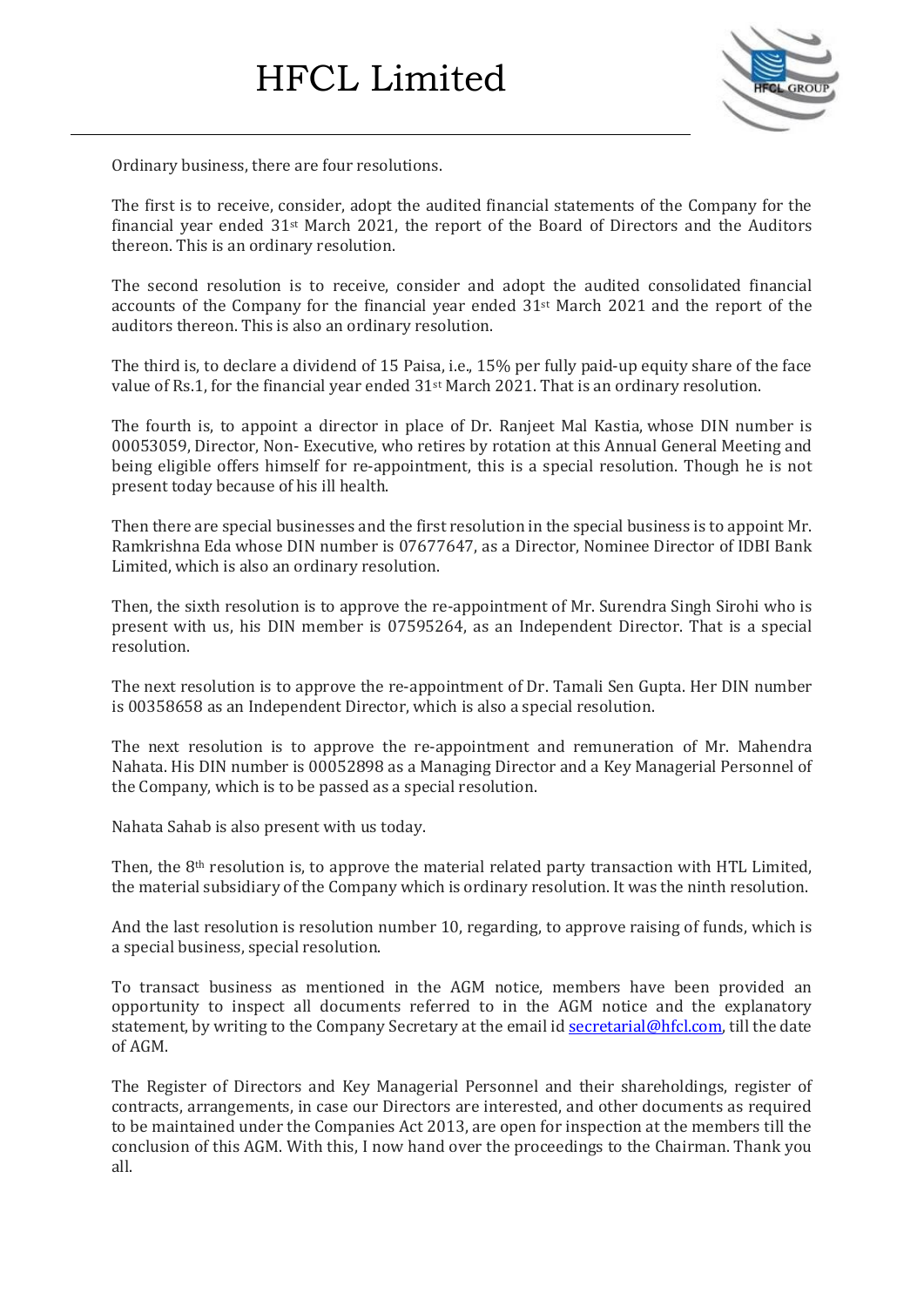

**Mahendra Nahata**- Dear shareholders, colleagues on the Board, distinguished ladies and gentlemen,

I'm delighted to welcome each one of you to the 34th Annual General Meeting of your Company.

I'm sure that each one of you has been safe and well, in these difficult times of COVID. The world has quietly ushered into a new decade in the midst of the pandemic. Although the scars of pandemic run deep, they have not been able to dim the human spirit, ingenuity, and the courage to forge ahead. The fear of pandemic is still not over. We all must make sure that all of us, all our family members and colleagues remain safe.

While the second wave has receded, the uncertainty regarding the third wave still exists. Your Company is closely monitoring the current situation and we have implemented a number of measures to protect our employees, communities and our operations.

While putting up a vigilant and brave front to the ongoing pandemic, we had to incur an irreparable loss in form of the sad and sudden demise of our beloved Non-Executive Chairman, Shri M P Shukla on May 4th, 2021. Having served as the Chairman of the Company since 2004, Shukla Sahab was the guiding light and highly insightful and compassionate mentor to fellow colleagues on the Board and our Leadership team.

On behalf of our entire HFCL family, I place on record a sincere appreciation and acknowledgement with a valuable contribution that he made to the growth and progress of HFCL.

Dear shareholders, it is a matter of pride to see the commitment and dedication that our employees displayed during this year to serve our clients and customers. I'm extremely grateful to our Board members, our clients and leadership team, our well-wishers and you all, who have supported us with their trust and guidance through these challenging times. I am deeply humbled to inform you that HFCL has withstood the test of time. Our actions have not only ensured smooth business operations, but also steady performance in the financial year 2021.

I believe that you all have read our annual report, of financial year 2020-2021, which detailed out the key strategic and operational initiatives. We would appreciate your valuable feedback on the annual report, which can be addressed to our compliance officer Mr. Manoj Baid through email.

I take great pride in the way your Company has evolved during the last few years. Thankfully our strategy and preparation over the years have positioned HFCL at the right place at the right time with the right bouquet of products and solutions. The strong pipeline of our products and services is yet to come. Our leadership team has continuously focused on ensuring that we deliver what our customers need.

As we look into the future, it is truly upon us to pick up and pursue opportunities, segments and geographies that we find most fulfilling and very lucrative. All the strategic moves that we have been making in the last 6-8 quarters are now crystallizing in building blocks for a decade of future growth. As I look ahead, I am more optimistic than ever of the enormous opportunity lying ahead of us.

Despite a challenging business environment, the financial year 2020-2021 was exceptionally good. We have worked tirelessly to transform ourselves as a company led by technological innovations.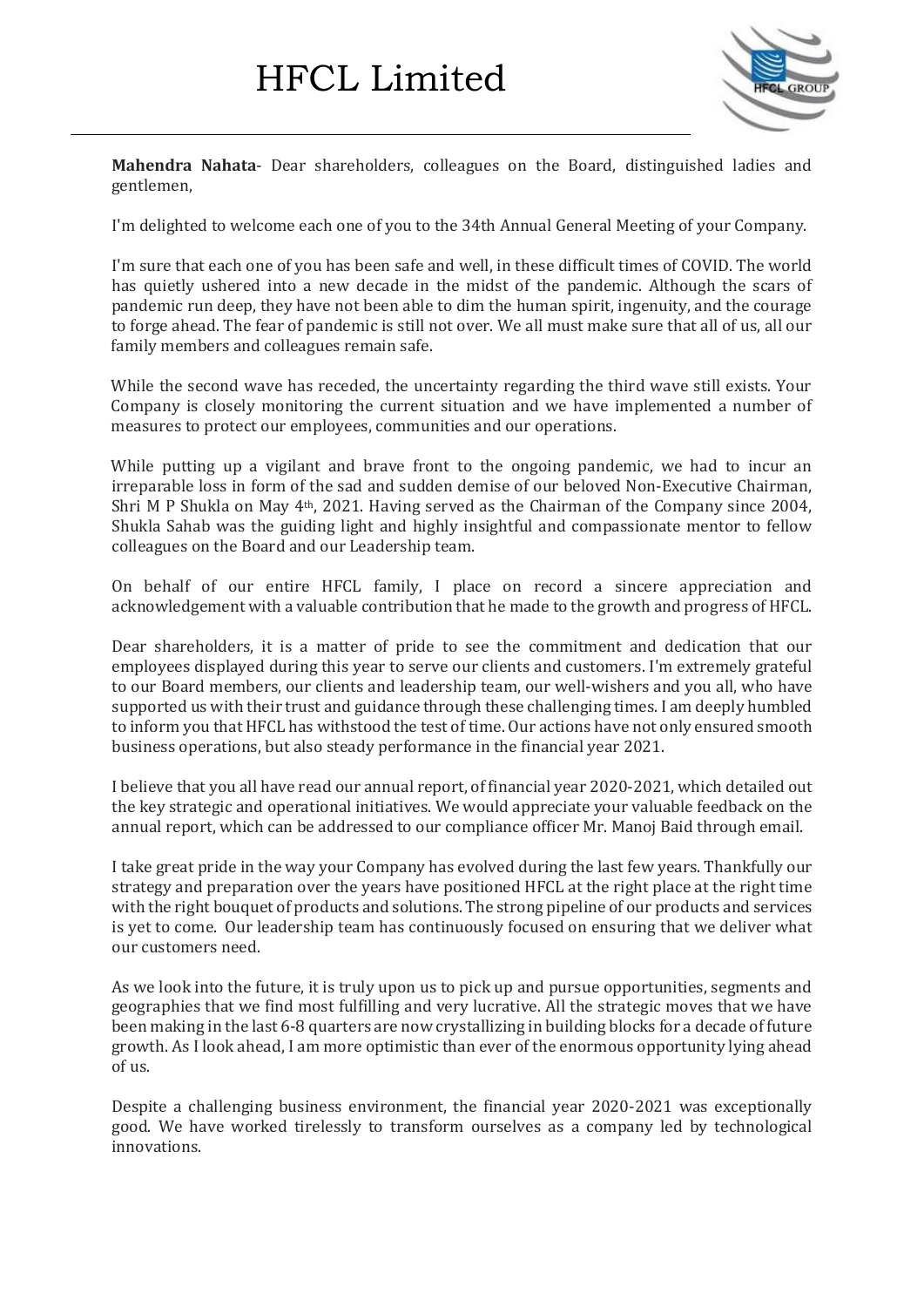

With an aim to position ourselves as a tech-powered enterprise, we have steadily been increasing our R&D investments and efforts over the last couple of years. An important new facet of our technological leap forward is our ambition to innovate and manufacture, not only for India but also for the world. The year gone by witnessed the addition of a new R&D Center in Bengaluru and that is aimed at developing next generation 5G products, while also enriching our product portfolio.

Our three-pronged R&D approach, in-house, collaborative and strategically invested, is being aptly backed by our steadily modernizing, diversifying, expanding manufacturing capacities, capabilities and infrastructure.

We are certainly deepening our overseas engagement in more than 30 countries, which have traditionally been the strong bastion for our optical fibre cables. With a clear plan, to mine new geographies for our range of new-age telecom products and equipment, we are developing a global sales and marketing talent pool by way of strategically inducted local talent in select geographies. The early signs of our expert potential indicate of a highly promising and fulfilling global future for HFCL.

Our R&D efforts have yielded success in the form of products that have already been developed. We have seen wide acceptability. Riding on the success of already developed products, we have high expectations for the products which are under development.

We have made conscious efforts to take our revenue and order book towards a margin lucrative and capital-efficient mix. Our financial year 2021 performance reflects the kind of results that this shift is likely to generate in near future.

During the financial year 2021, we grew our revenues and EBITDA and our margins saw a healthy increase notwithstanding the operational challenges due to COVID-19. Our revenue grew by 15.2% to reach Rs.4,422.96 Crores while healthy growth of 13.5% took our EBITDA to Rs.585.71 Crores. Profit after tax grew by 3.8% to reach Rs.246.24 Crores. We close the year with an outstanding order book of Rs.6,875 Crores. As I mentioned earlier, our focus is reflecting in our numbers.

The telecom sector in India is at an inflection point given the impending switch to 5G networks, expanding 4G rollout by telcos, PLI schemes to boost exports, the implementation of BharatNet PHASE 2 and the Government of India's focus on rural connectivity through Digital India initiative. All are creating an unprecedented environment for growth.

Moreover, additional 4G spectrum allocation and increased broadband adoption have led to increased demand for optical fibre cable including FTTH cables. In the defence market, the increased focus on upgrading equipment to world standards, growing emphasis on better network connectivity and communication, the call for self-reliance, the AtmaNirbhar Bharat Abhiyan are also widening possibilities. At the same time, rural communication systems are also being expanded, upgraded and modernized. There is always growing awareness on the importance of security and surveillance, providing multiple opportunities that we can pursue across the areas we are present in. All these are resulting in expanded business opportunities for us.

Gearing up to take full advantage of the emerging opportunities, we have devised multiple strategies.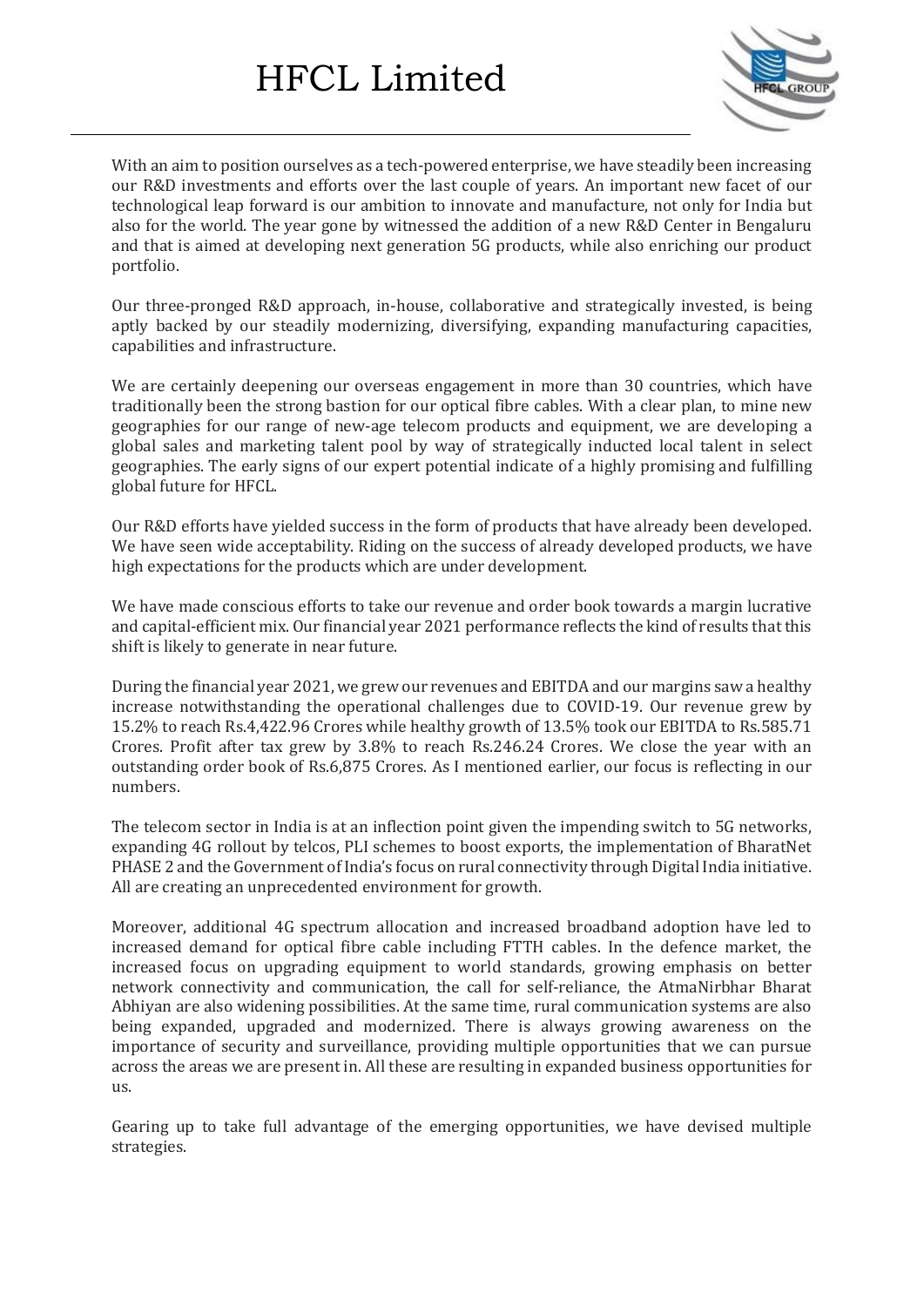

The first is to expand our R&D initiatives. This includes the formation of a strategic business division pursuing the 5G opportunity, including in-system integration required for a seamless implementation through open RAN. The division is undertaking an inside out approach to identify, strategize and execute all relevant 5G opportunities by leveraging our existing strength in research and development, manufacturing, network implementation and customer relationship by bridging the gaps through collaborative pursuits.

The second strategic move is to scale up our manufacturing capacities and capabilities across optical fibre and FTTH cable. We are already implementing modernization and expansion of our optical fibre and optical fibre cable manufacturing capacities by 20 to 25% and we are also in the process of setting up a greenfield facility for the manufacture of defence equipment. The Expansions are taking place across three manufacturing locations in Hyderabad, Goa and our subsidiary Company HTL Limited at Chennai. These are expected to be commissioned between October 2021 and March 2022.

Third, we participated in the recently announced PLI scheme of the Government of India through our newly formed wholly owned subsidiary, HFCL Technologies. We believe this will aid us in further expanding our geographic markets by making our products more competitive, and our margins become more attractive. To grow our footprint abroad, we are recruiting technocrats with a proven track record and international experience to guide our product and market development.

Additionally, we are strategically focusing on increasing our product business share to 60% of revenue over the next couple of years. This will aid us in increasing margins and expanding our market presence while leading to a faster turnaround and reduction in working capital requirements.

Having laid robust foundations for future growth, we continue to invest in strengthening our capabilities by enriching our talent pool, sharpening and digitizing our operational processes. We continue to look for opportunities to leverage our strength in building indigenous technologydriven products and enter new segments.

I'm delighted to see our Company has rapidly grown amongst the leaders in manufacturing products for telecommunication, defence and railway industry. Besides making its mark in the Indian market, our Company is also expanding its presence in the international market.

As I conclude my address, I would like to highlight that your continued patronage towards HFCL keeps propelling our march forward and I thank each one of you for your continued support and guidance. It is our privilege to co-create a greater value for all stakeholders throughout this new and promising decade. Now I request our Company Secretary to conduct the rest of the proceedings as per the AGM notice. Thank you. Thank you all.

**Manoj Baid:** Thank you very much, Sir, for your insightful address. As required under Secretarial Standard 2 issued by the Institute of Company Secretaries of India, any qualifications, observations or comments or other remarks on the financial transactions or matters which have any adverse effect on the functioning of the company, if any, mentioned in the auditor's report shall be read at the AGM, and attention of the members present has to be drawn to the explanations, comments given by the Board of Directors in its report.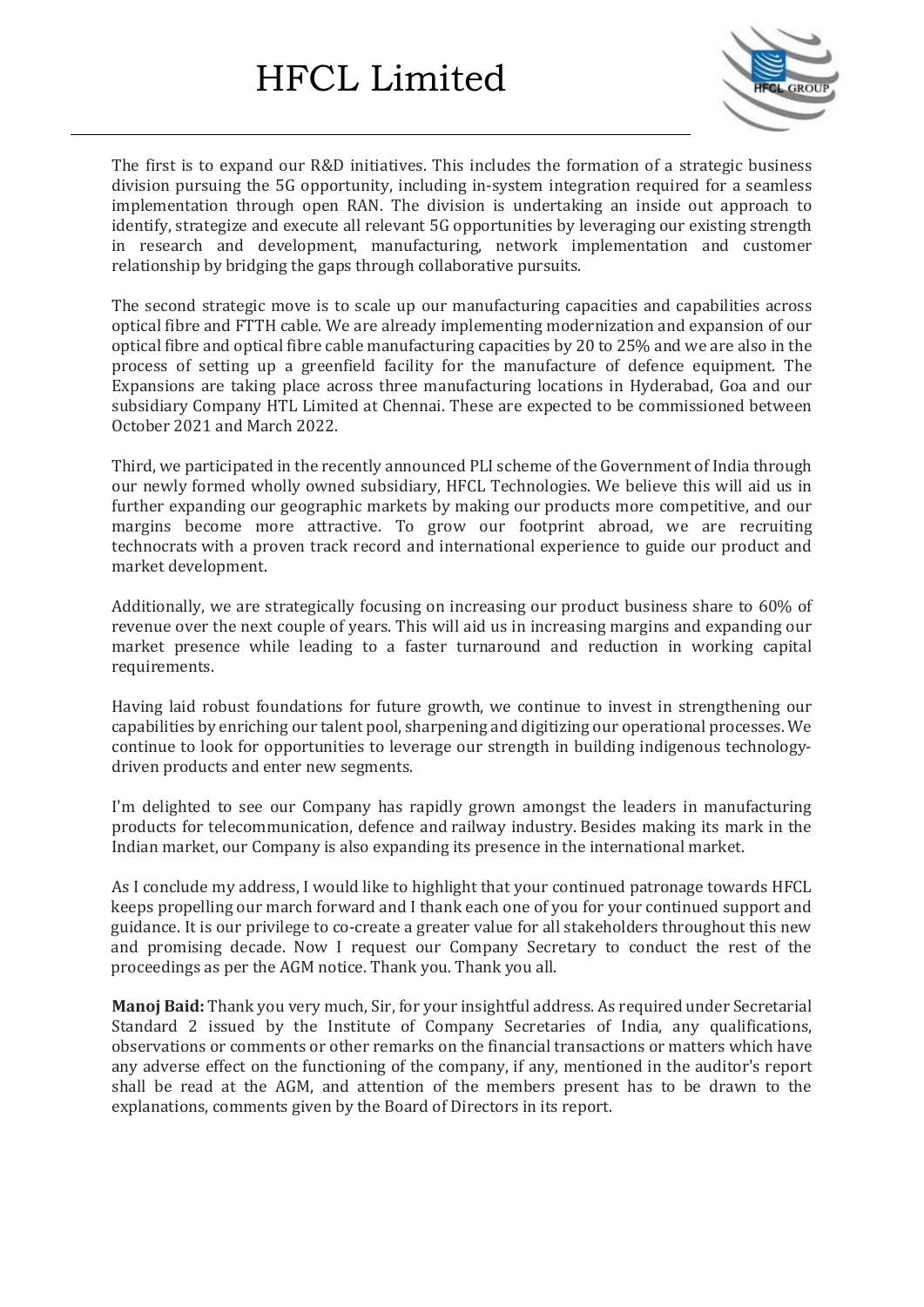

Members are informed that the standalone and consolidated auditor's report and also the secretarial audit report are free from any qualifications and are self-explanatory and do not call for any further clarification and hence may be taken as read.

The E-voting is open now and members are requested to kindly vote while the meeting is in progress. The E-voting will be disabled 15 minutes after the closure of this AGM by the Chairman.

Now, we will take all the queries, questions, views of the shareholders who have registered themselves as speaker shareholders.

After listening to all speaker shareholders, we will make endeavours to answer their queries.

The first question is from Mr. Bhutani, who has sent his few questions through a video message in advance. May I request the IT team to play the video?

I think there is some issue in his video, but I have already received his questions through email also. So I will take those questions. I will read the questions for the comfort of the Chairman, and then he can answer. We can stop the video. No problem. I already have two questions with me. So, first question, Mr. Bhutani has asked about the expansion and diversification or Capex plans Sir.

**Mahendra Nahata**: We are, as I said in my address, we are continuously expanding our manufacturing capacity, and this is happening looking at the demand of the products which we produce. As I said, we are expanding our capacity for manufacturing fibre optic cable and fibre. The same point of time, we are also creating new manufacturing facility for defence equipment. And these are happening across three geographies, Hyderabad, Chennai, and Goa. Now, in terms of diversification, I would say, we will not diversify in unrelated areas. We will only diversify or increase our product range in our related areas, rather than going into unrelated areas, to keep on taking advantage of our core capabilities. So we are also expanding our capacities of production in HTL, and we are increasing our capacity to produce wire harnesses. Moreover, more and more R&D initiatives are being taken by the Company to develop new kind of products or new technologies, which are going to be in demand today and tomorrow.

**Manoj Baid:** Sir, his second question is, how has the Company strengthened competitiveness related to its presence in industry spaces, margins and the strength of its balance sheet?

**Mahendra Nahata:** As I already said, this is a technology-driven industry. To ensure competitiveness, we have to stay ahead in technology. And that can only happen if you have good capabilities to design new kinds of products so that not only we have India as a market, but the world as a market. We have designed our own products, which have already seen good acceptability by customers. We have started exporting them also and we are designing a number of new products, which would be available for sale by the Company, continuously, both this year and next year. And this aspect of R&D is not only being undertaken in telecom equipment, but also defence equipment, and also in our cable business. So definitely, our own design products will usher in more competitiveness and open up new geographies for us to sell our products, thereby increasing our revenues and possibly our margins also. In terms of strengthening our balance sheet, I am sure you would note that with a very good debt-equity ratio, our balance sheet is already in a good position. And with ongoing operations, strengthening of operation and better results, it will become even better and better.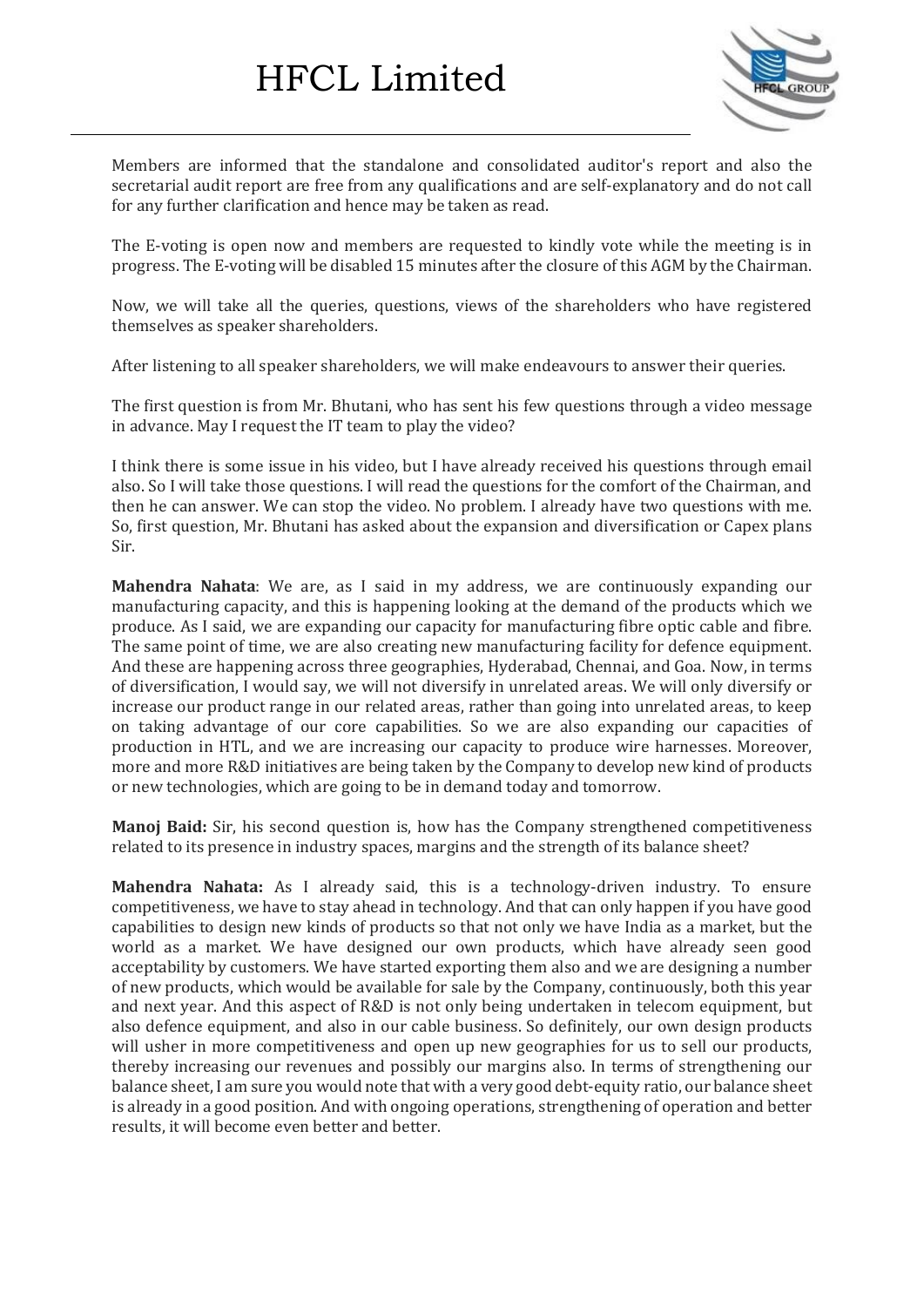

**Manoj Baid:** Sir, we have one more question from him that is related to any disputed cases under Vivad-se-Vishwas scheme. He says that the Vivad-to-Vishwas scheme was launched last year to settle pending disputes. Indications are there that the scheme has been a great success. Hence, he wants to know your experience and comments on the disputed matter of the cases with the concerned authorities for the purpose of resolving the issues.

**Mahendra Nahata:** Well, we don't have any dispute which is part of this Vivad-to- Vishwas. So, there is no need to comment anything on this, as we have no such dispute.

**Manoj Baid:** Thank you, Sir. Next question we have received from Mr. Saket Kapoor. Moderator, can you just confirm? Is Mr. Saket Kapoor online? If he is online, you can unmute him and take his question.

**Saket Kapoor:** Yes Sir. I'm there.

**Manoj Baid:** Yes please, Saket Ji. Please ask your question.

**Saket Kapoor:** Thank you Manoj Ji. I hope you can see me also.

**Manoj Baid:** Yes, yes, you are visible.

**Saket Kapoor:** Namaskar Manoj Ji. Namaskar Nahata Ji. Sir, firstly Sir, we as shareholders, thank you for creating the wealth for the investors including you over a period of time. And you walked the talk over the years wherein your thoughts have been converted into actions and the actions have resulted into numbers. And now Sir, *jaise aapke opening remarks rahe or aap jaise con-calls* me bhi hume batane ki chesta kar rahe hain ki there is going to be a shift in the mix, going forward. So mera prashan ye banta hai ki jo abhi apne mix ki baat, change ki bol rahe the ki EPC or product *ka jo portfolio rahega, there will be a significant change in that mix. Are we progressing in that* direction? Sir, 35 ya 40% aap product ke bare me bata rahe the ki wo humara sales revenue mix ka *pie banega. Sir, jo painpoints abhi tak rahe hai wo hai humare receivables positions ke, jinke bare me aapne kaha tha ki September onwards ya September tak kuch liquidate honge ya September onwards hum further liquidation dekhenge. Toh uspe Sir kya updates hai? Abhi kya receivables* humare pending hai? Aap sir, apke pass Sir kuch sarkar se bhi kuch paisa refund aane ki baat thi. Wo paisa aap Capex mei lagana chah rahe the. So, wo saare processes smoothly run ho rahe ha ki ni? Aap Rs.200 Crore expansion karna, Capex karna chah rahe the is baras ke lie. So uske lie hume wo fund mil raha ha ki ni? And Sir, abhi jo OFC market hai, domestically because of the, whatever the balance sheet of the current telcos are and the way they are also been trying to go for some rights *issue, the largest one from Airtel. So kya Sir, OFC ki demand domestically kaafi sluggish hai and* majorly hum export ko hi cater kar rahe hain? Kyunki Sir aapne last con-call pe ye bhi hume bataya tha ki all our plants are running at 100% utilization levels. So, how the mix for the export changing *with respect to OFC also? Or whether there is any sluggishness in demand you are seeing especially from our Indian operators? Because of their financial health at a weak stage, kyunki Sir humari* dependency unke upar bani rehti hai and Sir overall Sir jo 5G ka jo Capex aage annual mein hai, usme hamara kya aap pie aap garner karne ka dekhte hain? And FTTH me Sir I think so, we have *the largest market share in the Country, jaise aapne pehle bhi bata dia tha. So, overall usme kya* rujhaan ya alag koi update aap ispe dena chah rahe ho toh wo batae? And lastly Sir, Manoj Sir se kal *baat bhi hui thi or mein abhi bhi forum me yahi bolunga ki apni Company ne bahutsaare benchmark* create kiye hai jo hume topmost companies ke sang me baithne ke lie ab ready kar dia hai. So *whether it is the market capitalization, whether holding conference calls, whether coming with* results within 20 days, 15 days, 12 days. So Sir ye jo AGM wala bhi concept hai Sir, isko bhi aap 40-45 dino mein conclude kijiye Sir or dividend distribution par bhi dhyaan dijiye ki aage jaakar Sir aap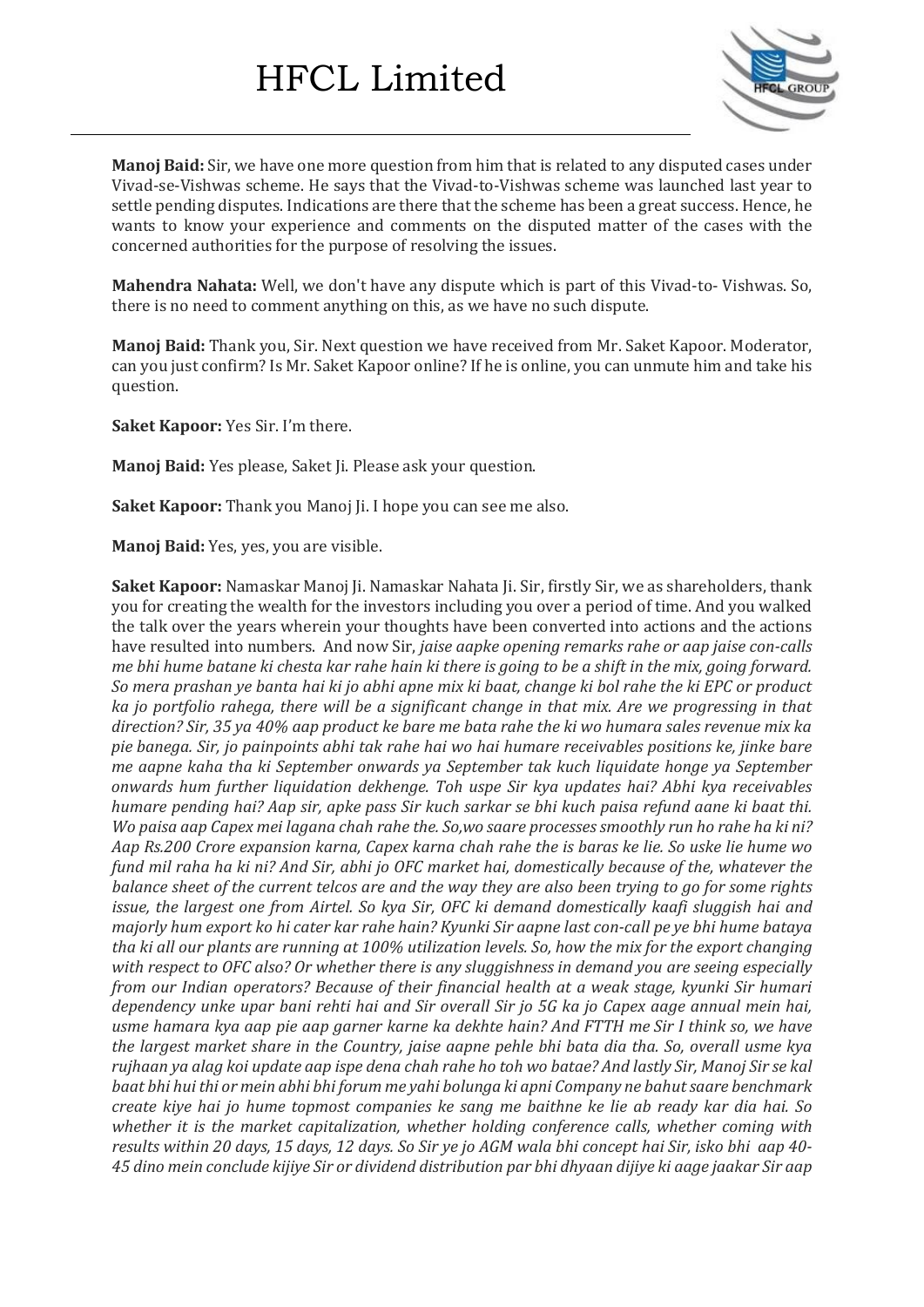

ek stipulated cash flow pe aap bata dijive. Sir jaise hume ve tak dekh liva ha Sir ki Hindalco jaisi *company jo jinke numbers ki [unadudible] rehti hai unhone bhi free cash flow pe guidance de dia ki hum itna cash flow aapko distribute karenge jaise depreciation and other items ka bhi unhone* clarity dedi. Toh Sir ispe bhi aap batae? And Sir, lastly Sir, ab Sir humara jo catapult change aaya *hai Company me isko Sir maintain karna bahut zaroori hai. Because Sir aadmi unchai pe pahunch* toh jata hai Sir hum logo ne bhi dekha hai, kayi companio ko ek heights chhoote hue lekin us heights *ko maintain rehna, apni position ko consolidate karna, ye sabse tough job rehta hai kisi bhi* organisation ke lie. Toh Sir aap is par poora dhyaan de ki jo faith barakrar hai, aaj bhi jo aapke shareholders bane unko bhi wahi faith mile jo hume 5 saal 7 saal se hum aapke paas invested hai *hmara bana hua hai. To sir aapke sab acts and actions waise hi rahein jaise hain, wo rujhaan maintain rahe aur kaafi work karna padega iss prakaar ki capitalization, iss prakaar ki peak ko command karne ke liye. Uspe humara sahyog rahega* and I wish all the best to the team. On a lighter note Manoj ji to kaafi thin dikh rahe hain, tabiyat mujhe lagta hai achi ho, badiya ho. He is looking finer from what I have last seen him. All the best Nahata ji, All the Best Manoj Sahab. Aur alag se koi prashn nahi hai, mai concall mein participate karunga wahan par baaki ke prashna kar lunga. Ye mere kuch sujhaav the. Inpe aap zaroor dhyaan de sir. Bohot bohot dhanyawad aapka.

**Mahendra Nahata:** *Bahut bahut Dhanyawaad aapka. Aapne ek saath bahut saare sujhav, bahut saare prashn pooch liye hain, to ismein jawaab dene mein 1-2 cheezein bhool jaun to koi baat nahi, aap concall mein pooch leejiyega. Pehli baat to jahan product mix ka sawaal hai humara shuru se he ye....concall mein aapne suna hi hoga uddeshye raha hai ki product se humari revenue badhe, kyunki product me return better hoti hai and working capital requirement kam hoti hai, aur payments jaldi aati hain, naturally. Uddeshya ye hai ki iss saal hum 45% tak apne revenue ka, product se pahunch sakein. Har quarter mein zaroori nahi ussi hisaab se ussi percent se chalein, but year-end tak humari koshish hogi ki 45% revenue should come from the product. Agle 2 saal mein humari koshish hai ye 60% tak pohonch jaye. Is se working capital intensity jo hoti hai requirement ki, wo kam ho jayegi. Aur jahan tak receivable ka sawaal hai, issey juda hua sawaal aapne kaha, dekhiye receivable kisituation definitely improve kar rahi hai. Sept-Oct me definitely improve karegi hi karegi aur ye financial year close hone tak kaafi zyaada payments aur aa jayengi. Ye receivable jo badhe the, uska kaaran jaise meine har concall mein maine aapko bada spasht kiya hai. Uska kaaran hai ki milestone-based payments jaati hain aur aati hain customers se, aur milestone-based payment jab hoti hain, chahe milestones customer ki kami ke, koi infrastructure ke karno se poora* nahi hua ho, to bhi humari payment ruk jaati hai. Isliye jo apne receivables the, ek samay pe kuch *jyada dikhte the. Lekin jaisa ki maine kahaa, ab usmein kaafi improvement aa raha hai aur mera khyaal ye financial year end hote tak ye bohot normalize ho jayenge. Aur aage jaise jaise hamara revenue products se badhega, to working capital requirement bhi humari kam hogi. Jahaan tak Governement refunds ka sawaal hai, refunds kuch aaye bhi hain aur kuch aane baaki bhi hain, jo hum umeed karte hain ki December ya March tak kaafi ye refund humare aa jayenge. Ye Rs.200 Crores ke lagbhag refund aane the. Doso nahee Kariban Rs.160-170 Crores ke, Rs.50 Crores ke aa* bhi gaye hain, baaki refund jo subsidy or ke the wo aane baaki hain. Rs.80 crore ke lagbhag refund *aa gaye hain. Sorry. Aur kariban Rs.120 crore ke refund abhi aane baaki hain. Jahaan tak R&D expenditures ka sawaal hai, jaisa maine kaha, ye hamara uddeshya hai ki* R&D activities in the Company should increase and thereby, the expenditure on R&D will also increase. But in the midterm and long-term, they will give good rewards to the Company, in terms of new products being more competitive and the ability to sell those products globally and we have seen the fruits of our own products in terms of revenue and profitability both in the current financial year itself. We will keep on increasing the R&D activity, either by ourselves or in collaboration with other R&D partners or even by acquiring stakes in the companies which are proficient in R&D. We have already acquired stakes in two companies which we have informed earlier. As far as the OFC market is concerned, the market in India and worldwide is showing big growth. Even in India, there is a huge demand of fiber optic cable by Telcos and this demand is going to increase in future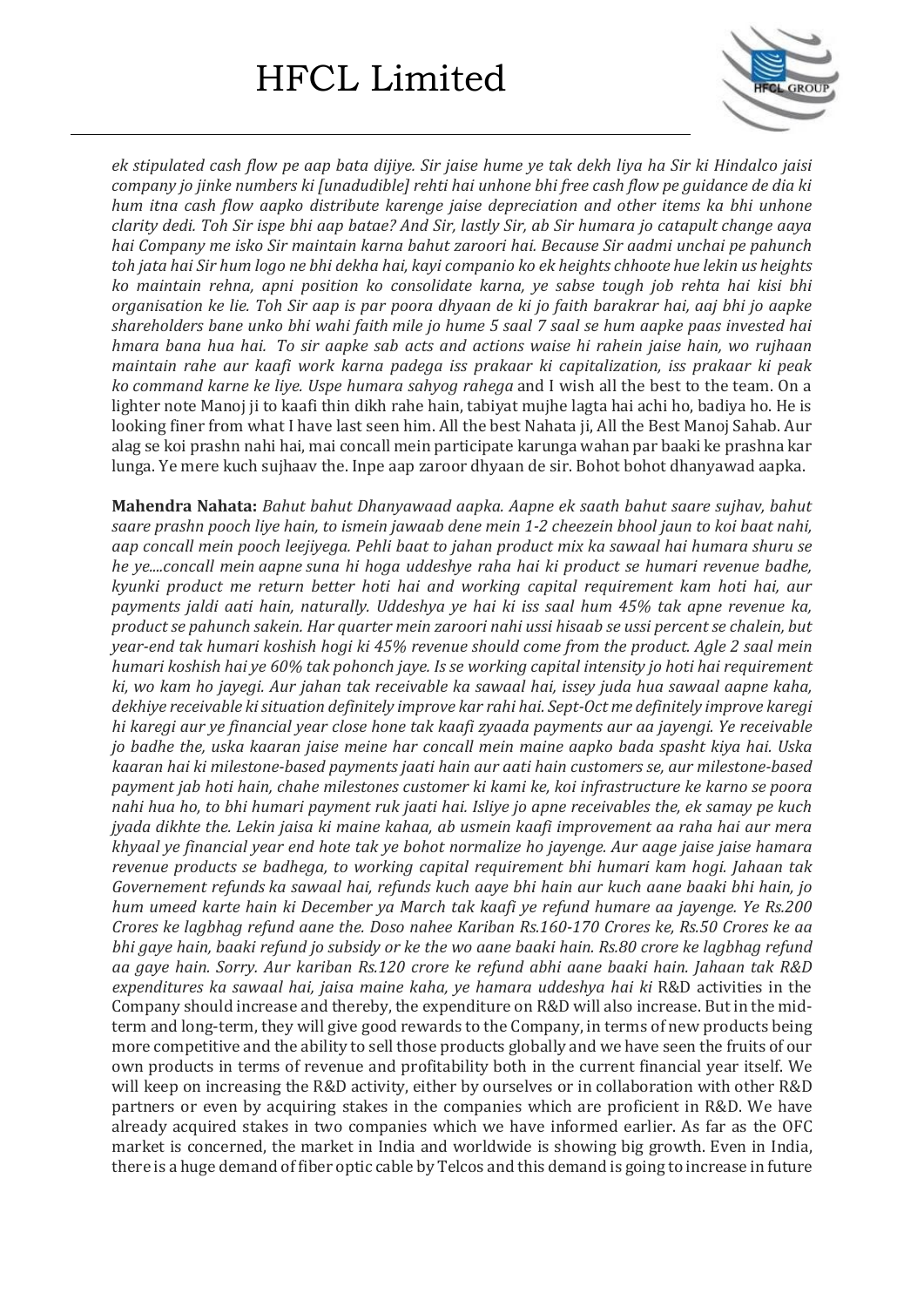

because of higher role outs of fiber-to-home networks, increase in the depth of 4G networks and also the upcoming requirement for the 5G networks, demand in India is going to be increasing. Similar things are happening worldwide. 5G is being rolled out all over the world. FTTH is being rolled out all over the world. FTTH means fiber-to-home, which is resulting in an increase in the demand of fiber optic cable. As I told you all the times that our factories of fiber optic cable, be it Goa subsidiary HTL Limited or new factory in Hyderabad, they are all working 24x7 in full capacity. We have more demand coming from our customers. So, we are increasing our capacity. So, this itself shows the kind of demand we are expecting, which is requiring to increase in our capacity for manufacturing fiber as well as fiber optic cable. Now, demand is not only increasing in India, but in the world market also. That is why we are intensifying our export efforts also, by recruiting people in different countries so to have a local presence and emerge as a major operator of optic cable from India, not only supply to domestic companies but supply to a large number of foreign operators. I must tell you; we are already supplying fiber optic cable in 30+ countries. We wish to increase further or deepen our presence in those places. In terms of the 5G and FTTH roll out, you asked, they are going to happen. The Government has already announced the intention for the 5G auction in the first quarter of the next calendar year. That will bring in good demand for cables as well as different other equipment which are designing, which includes 5G radio networks, routers, switches all these kinds of equipment. They will see good demand once the 5G networks are rolled out. As far as the dividend declaration policy is concerned, we have noted your suggestion and we will definitely consider it within the management and board and come back to you for whatever decision is final. We will definitely come back to you. It is always our effort to create more and more value for our shareholders. As far as AGM is concerned, we have noted your suggestions that we would like to hold the quarterly board meetings for results in time, almost within 15 days of the closure of the quarter. We will also try to hold the AGMs also within 45 days of the closure of the year. And thank you so much for all your suggestions. Thanks a lot.

**Manoj Baid:** Thank you, Sir. One more question I received from the shareholder related to the trade receivables, but you have already answered. So, I am skipping that. The next question I received, one ofthe shareholders says that your MDA report says that your interest coverage ratio is decreased from 4.12 to 2.94 and the finance cost is also significantly increased from Rs.90 Crore to Rs.148 Crore in FY21. Why does that increase, despite that the Company is profitable? Will we be able to serve the debt given the fact that our interest coverage ratio has decreased? What steps are proposed to reduce the debt in the Company?

**Mahendra Nahata:** First of all, coming to debt, this year itself we will see the debt coming down by Rs.200 Crores. We are well within all financial prudence limits to serve our debts very very properly. An increase in interest happened due to two reasons. One, because of the pandemic, many payments got delayed. So, you have to have a higher borrowing from the banks because the payments are getting delayed because of the pandemic and it was resulting in higher stock levels also. It resulted in the increased working capital requirement. So, the interest increased. Number two, LCs to be rolled over because LCs had become due because ofthe pandemic, production could nottake place, dispatch could not happen, payments could not be received. So, LCs had to be rolled over for interest cost increase. Thirdly, the new plant for manufacturing optical fibre has commenced in Hyderabad. So, a term loan had been taken on that. From that term loan also, the interest has increased. We are well within our limits of financial prudence in terms of interest coverage ratio, 2.94, which is well within the limit and it is very very good.

**Manoj Baid:** Thank you, Sir. One, Ms. Monika Dixit got herself registered as the speaker shareholder. Mangla Ji can you confirm if Ms. Monika is there?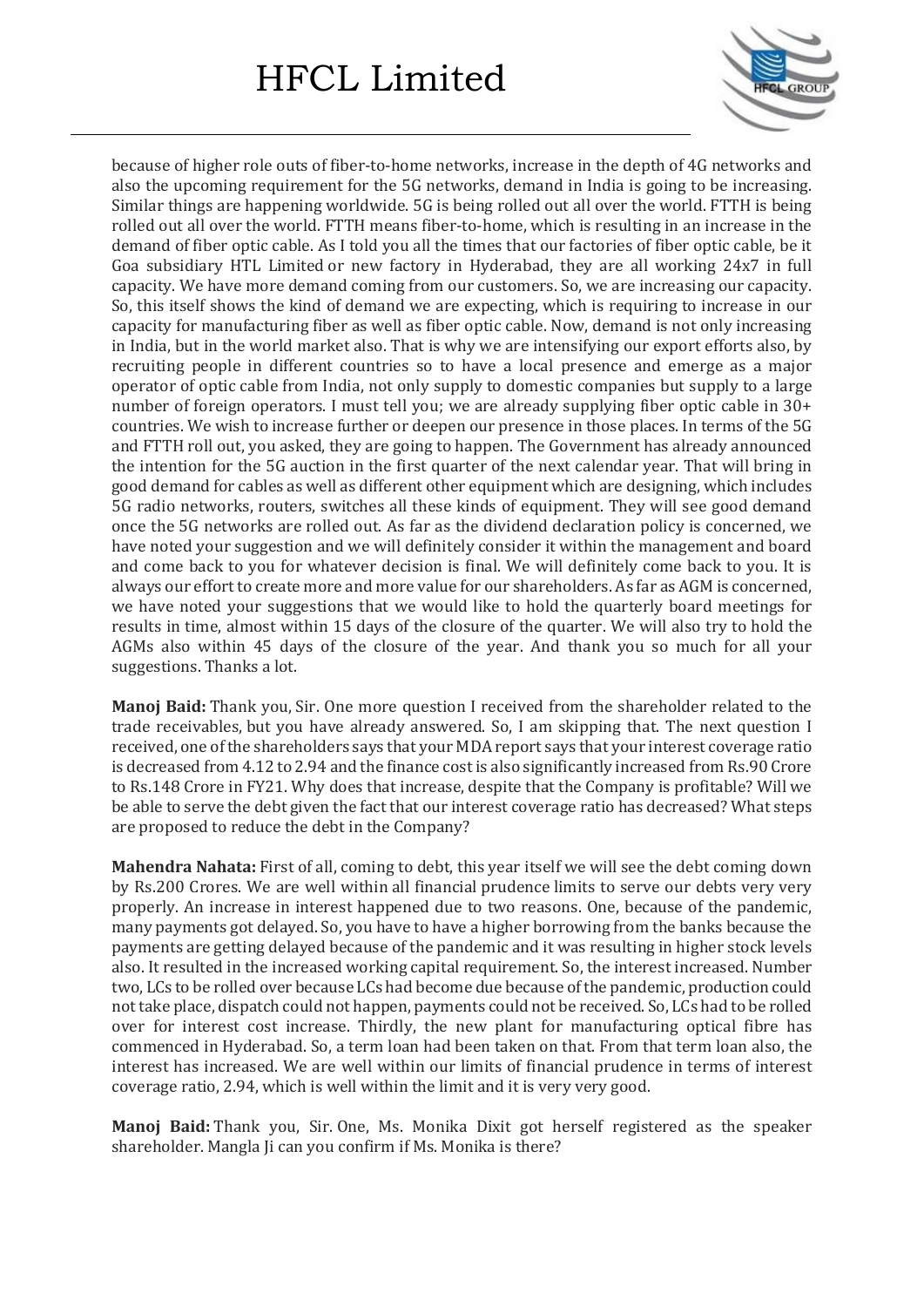

**Speaker:** Can you hear me?

**Moderator:** Haan Ji, aapki aawaz aa rhi hai Sir.

**Speaker:** Thank you for allowing me to speak at the 34th Annual General Meeting of HFCL. I have a few queries. First of all, I am really thankful for the beautiful annual report and well-drafted. Your website is fully informative. My first suggestion is, please hold your Annual General Meeting before the last day. Today is the last day of the Annual General Meeting and we have so much of meetings lined up. As suggested by earlier speakers also, we should try to hold AGM within 45- 60 days and not on the last day Sir.

Secondly, the question relates to the dividends Sir. The earlier speaker also asked about your dividend. Distributing a dividend of 15 Paisa is low. I humbly request you to please consider to increase this because dividend distribution cost itself is quite higher and dividend is quite less.

My third question relates to the remuneration of Mr. Nahata. I believe that the resolution is not properly drafted. It is open-ended. I request your Company Secretary to please draft this resolution in a manner which is close-ended, well-drafted so that all shareholders have the proper information. So, on this, resolution, I have voted negatively. Lastly, I wish you all good health. Thank you so much, Sir.

**Mahendra Nahata:** Whatever I could pick up from what you said and of course holding of AGM and all in time, we have understood and we will definitely take action on that. Dividend distribution, as I replied to the last shareholder, we have definitely taken note of that and we will make sure that we will consider this in our Board meetings and come back to all the shareholders regarding a dividend distribution policy. There was some question on my remuneration which our Company Secretary can reply.

**Manoj Baid:** Mr. Dixit, if I heard you correctly, as far as the remuneration of Mr. Nahata is concerned, you will kindly notice or observe that there is no increase in his remuneration for the last 3 years. He is drawing the same remuneration, the same salary for last three years, despite the Company reaching to achieve its highest level of profit.

Secondly, he has voluntarily forgone his 30% of fixed salary. So instead of taking any hike in his salary, he has voluntarily offered to reduce his salary to contribute a little bit to the financial health of the Company and moreover, we have already put a cap of 5% which is already there under the Companies Act 2013. I don't think there is any issue in the payment of remuneration to Mr. Nahata.

Sir, we have received one more speaker shareholder, Mr. Ravi Shankar Kapoor. Mangla Ji, if Mr. Ravi Shankar Kapoor has joined, you can take him on the call.

**Moderator:** Unhone join kiya hai but wo...

**Ravi Shankar Kapoor:** *Respected Chairman Sir, Board of Directors aur mere saathi shareholders, sabse pehle to mein Company ko, aapko 34th Annual General meeting ki bahut bahut shubh kaamnayein deta hoon. Respected Chairman sahab, my name is Ravi Shankar Kapoor. My client ID 1203230002568237. Sir mai aapki company se lagbhag 25 saal se juda hua hoon aur aapka bohot purana shubhchintak hoon, shareholder hoon. Sir mai sabse pehle to aapki Company ke har employee ko salute karna chahta hoon jinhone iss corona kaal mein itni mehnat ki hai...kyunki Himachal mein bhi Corona bohot zabardast tha aur Delhi mein bhi, sabne apni jaan pe khelke bohot*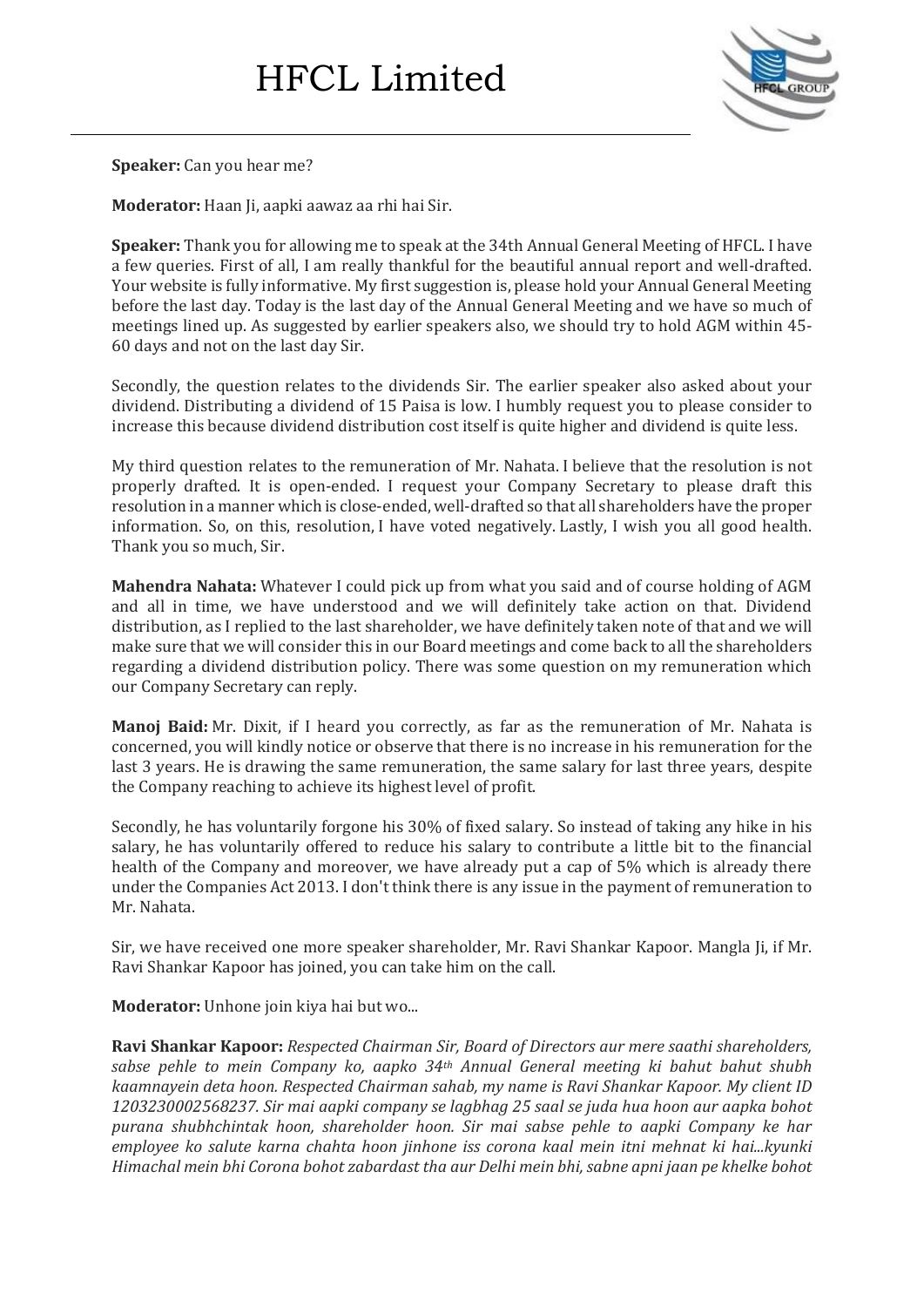

*mehnat se kaam kiya hai, din raat ek kar diya hai aur Company ko nayi unchaiyon pe pahunchaya hai. Ek time pe jab Company dum tod chuki thi, sabne himmat chodd di thi, maine bhi himmat chodd di thi, kyunki mere jeevan ki saari poonji aapki Company mein lagi hai Sir. Mujhe aaj bohot garv hota hai ki aapki Company aur aapke marg darshan mein aapke employees ne jo mehnat ki hai, Company ke har worker ko mein fir ek baar salute maarna chahta hoon. Sir aapke Company ke CS department ne bhi din raat mehnat ki hai, aur mein unka dhanyawaad karta hoon jo unhone mujhe is portal par judne ka mauka diya. Chairman sahab, mein aapse ek hi request karunga ki thoda sa dividend jaise ab badaaya hai, ab Company aap dekhiye, ki Company ka jaise hi thoda thoda dividend badta rahega, Company ek nai unchai chuyegi, kyunki Company ne covid kaal mein hi sabse,share price Company ka sabse low raha hai aur covid kaal mein he sabse high raha hai. Magar* wo kehte hain na koi na koi nazar pattu hota hai, SEBI ki nazar pad gayi trade-to-trade mein daal *diya, aaj nahi to humara share price Rs.150 ho jaata. Chairman sir mein humesha aapke saath raha* hoon, har bure waqt mein bhi saath diya aur ache waqt mein bhi. Aur humara share jo hai wo bohot *acha chalega kyunki hum naye naye project jo lagaa rahe hain aur usmein humein kaamyabi mil* rahi hai. Sir ab aane wale time mein bhi aise hi progress karni hai.....bhagwan Ram ne bhi 14 years *ka vanwaas bhoga tha aur humne 20 years ka vanwaas bhoga hai. Ab humara Diwali manaane ka* mauka aa gaya hai aur Diwali aa rahi hai. Mein isiliye aapko Navratre, Dusherra aur Diwali ki bohot *bohotshubh kaamnayein deta hoon aur Company ke bhavishya ke liye aur Company ki tarkki ke liye kamna karta hun. Sir yahi main kahunga ki Company aage-aage jaise-jaise dividend badhaati rahegi, hamara share bahut unchaaiyan chuega aur vahi purana time per aaega, yahi tamanna karte hue, yahi prathna ishwar se karte hue ki aap sab log, Company ka har employee bilkul swasth rahe, khushhal rahe yehi meri tamanna hai Sir. Thank You Sir.*

**Mahendra Nahata:** *Bahut bahut dhanyvaad Ravi Shankar Ji, aapke bade utsahvardhak shabdon ke liye, aapki shubhkamnaon ke liye aur aise utsaahvardhak shabd aur shubhkamnayein hamein aur utsaah dilaati hain ki hum aur acche se achcha kaam kar saken, jisse shareholders ki value badh sake aur Company ka bhi revenue, profitability badh sake. Aap itne varshon se Company ke sath rahe hain, mein aapka dhanyvad dena chahta hun. Acche bure waqt mein aap sath rahe hain, aapka bahut bahut dhanyvaad aur mujhe aasha hai aise hi aage aane wale samay mein bhi aap Company ke sath jude rahenge. Jahan tak aapke dividend ka sawal hai, jaisa maine pahle bhi do shareholders ke sawal ke jawab mai kaha ye sujhaav hum definitely Board may consider karenge aur jitna bhi kuchh hum kar sakte hain, use karne ki puri-puri koshish karenge isme dividend distribution mein shareholders ko dhyan mein rakhna hai hai, Company ke cashflow, uske fund requirement, future fund requirement, un sab cheezon ko dhyan rakhna hai un sab cheezon ko dhyan mein rakhte hue hum apna nirnay lenge aur jarur shareholders ka hit dhyan mein rakhne ki puri puri koshish karenge. Jahan tak Company ke expansion programs ka sawal hai sab sucharu roop se chal raha hai* aur mujhe vishwas hai ki agle AGM mein main jab aapke samne pesh honga to aap jitne abhi khush *hain usse bhi jyada khush nazar aayenge.*

**Manoj Baid:** Thank you Sir. I have the last question with me. The last question is received from one of the shareholders. He is writing, it is regarding the FII's holdings. He has asked that is there any increase in holding of FIIs.

**Mahendra Nahata:** Well, FII holding has definitely increased. In fact, recently the last BENPOS which I have seen, there has been an increase in FII holdings. Certain funds have come and have invested in the Company's shares. This shows the increased confidence of the foreign funds in the Company. To name a few, Vanguard Group holds 1.3 % stake in the Company. Quant Mutual Fund has taken little more than half a percent stake in the Company. Government pension fund Global holds 0.23% stake in the Company. California Public Employees Retirement System has taken 0.12% stake in the Company. Dimensional World EX US Core Equity holds a 0.02% stake in the Company. So FII stakes have shown increase very recently and it shows